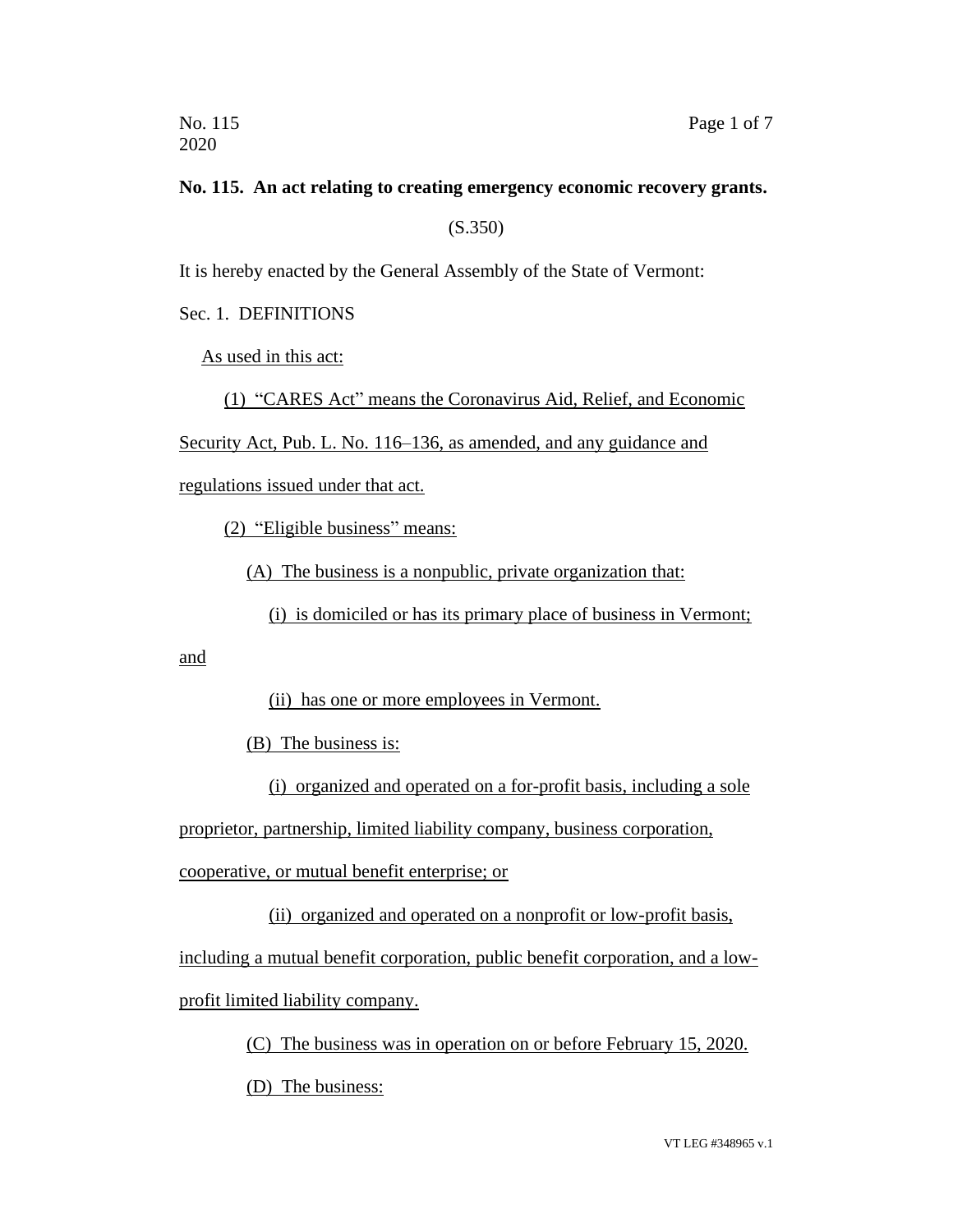2020

#### (i) is open for business at the time of application; or

(ii) is closed for business due to the COVID-19 public health

emergency but has a good-faith plan for reopening.

(3) "Eligible use" means a use of grant funds permitted under the

CARES Act to assist a business in addressing the costs of business interruption

due to the COVID-19 public health emergency.

Sec. 2. CORONAVIRUS EMERGENCY ECONOMIC RECOVERY

### GRANTS; DEPARTMENT OF TAXES

(a) Authorization; appropriation. Of the funds available in the Coronavirus Relief Fund, the amount of \$50,000,000.00 is appropriated to the Department of Taxes to provide grants to eligible businesses pursuant to this section, in coordination with the Agency of Commerce and Community Development.

(b) Requirements for grant applicants. An eligible business may apply for a grant for an eligible use if:

(1) The business is:

(A) a vendor registered to collect sales and use tax pursuant to

32 V.S.A. chapter 233; or

(B) is an operator registered to collect meals and rooms tax pursuant to 32 V.S.A. chapter 225, but this does not include operators who are only operators because they conduct business as a booking agent under 32 V.S.A. chapter 225.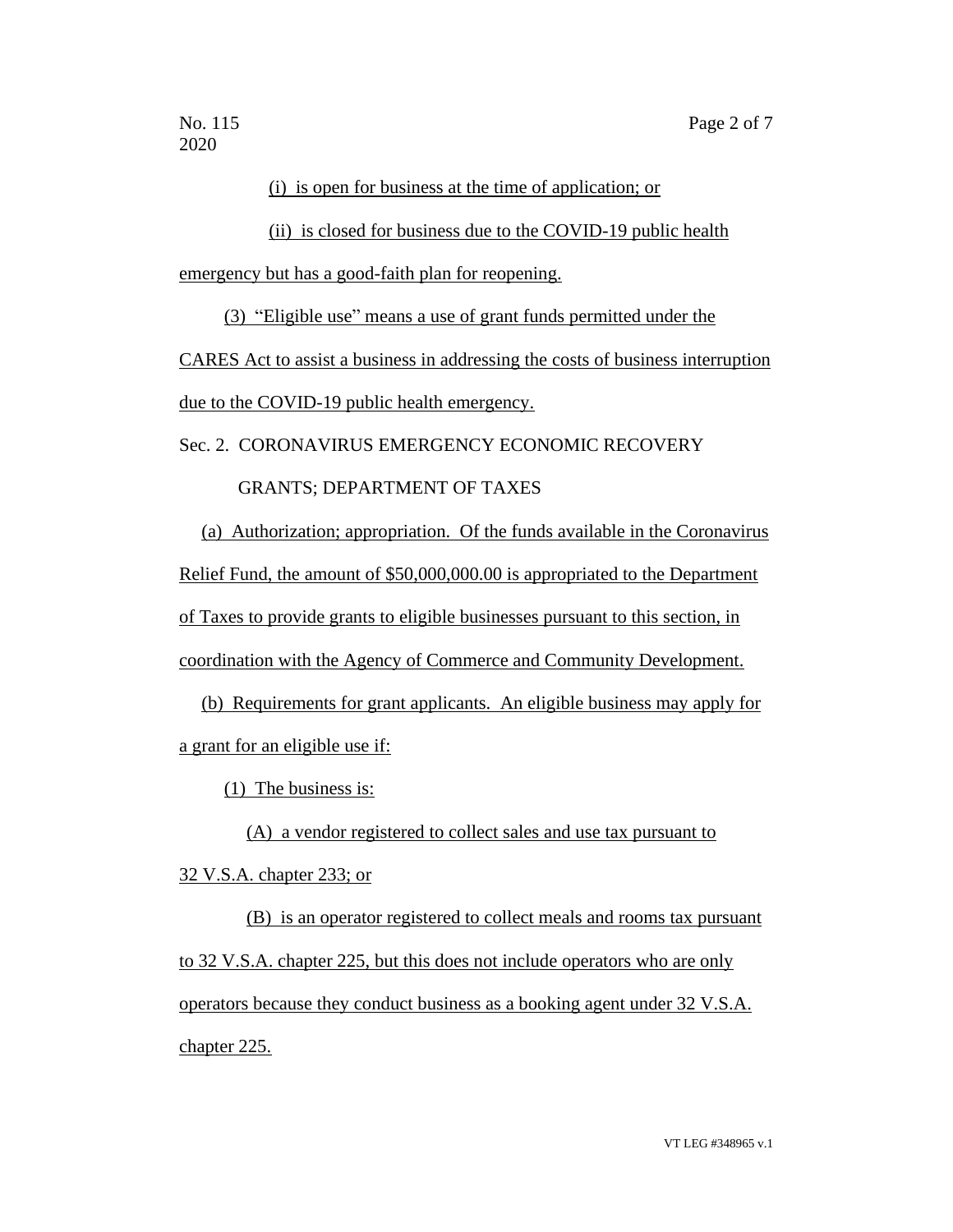(2) The business files its sales and use or meals and room taxes on a monthly or quarterly basis.

(3) The business experienced a 75 percent or greater reduction in total sales in any one-month period from March 1, 2020 to September 1, 2020 as compared to the same one-month period from March 1, 2019 to September 1, 2019.

(c) Grant amount; terms.

(1) The Department shall establish a formula for determining the amount of grant awards, which shall include a maximum grant amount.

(2) The Department shall consider whether and by how much grant awards should be adjusted based on whether an applicant has received financial assistance from other sources.

Sec. 3. CORONAVIRUS EMERGENCY ECONOMIC RECOVERY GRANTS; AGENCY OF COMMERCE AND COMMUNITY DEVELOPMENT

(a) Authorization; appropriation.

(1) Of the funds available in the Coronavirus Relief Fund, the amount of \$20,000,000.00 is appropriated to the Agency of Commerce and Community Development to provide grants to eligible businesses pursuant to this section in coordination with the Department of Taxes.

(2) The Agency shall identify local, regional, and State economic development organizations with whom it may partner to most efficiently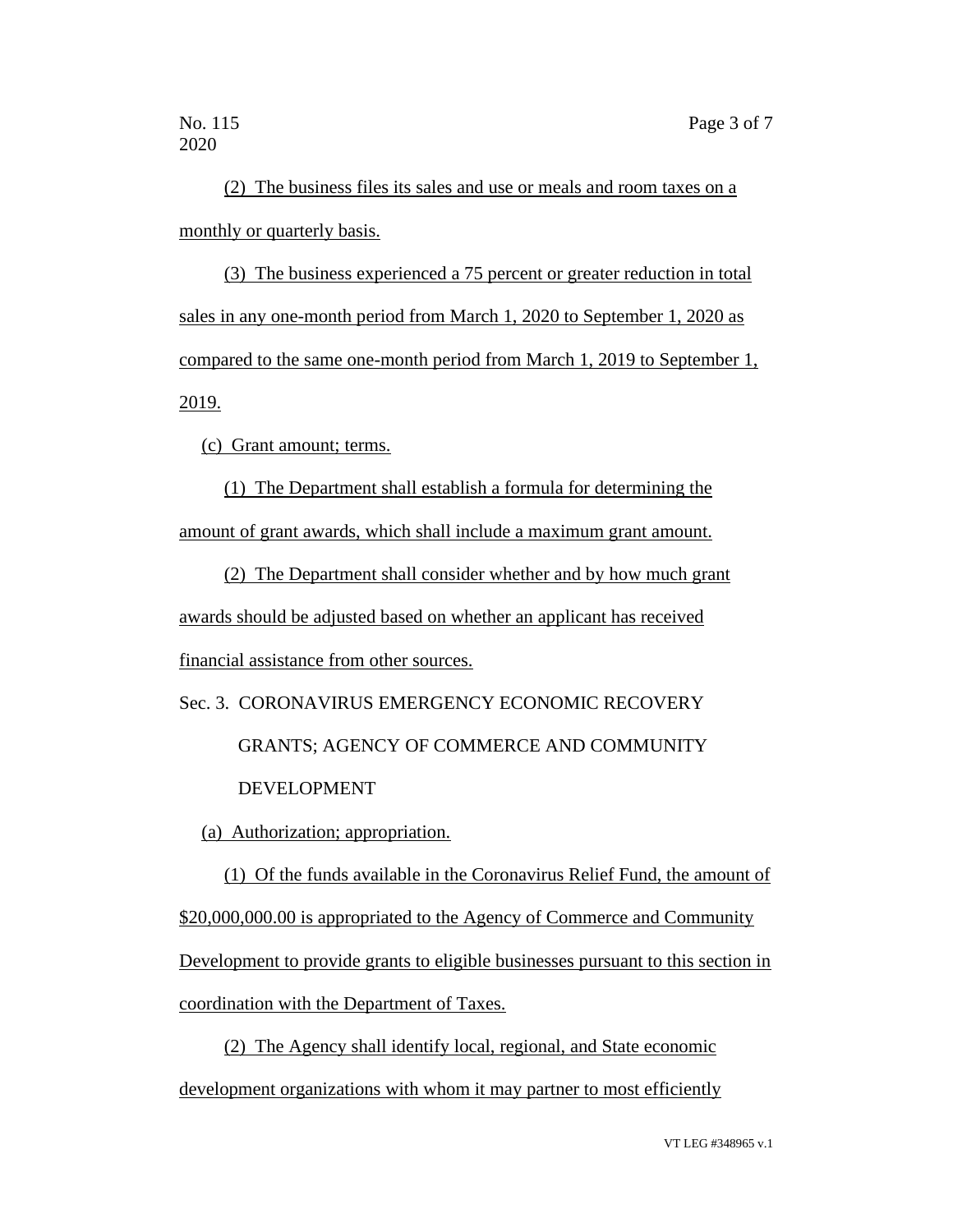distribute grants under the Program, which may include the Vermont Economic Development Authority, regional development corporations, community action agencies, and private institutions.

(b) Requirements for grant applicants. An eligible business may apply for a grant for an eligible use if the business experienced a 75 percent or greater reduction in revenue in any one-month period from March 1, 2020 to September 1, 2020 as compared to the same one-month period from March 1, 2019 to September 1, 2019.

(c) Grant amount; terms.

(1) The Agency shall establish a formula for determining the amount of grant awards, which shall include a maximum grant amount.

(2) The Agency shall consider whether and by how much grant awards should be adjusted based on whether an applicant has received financial assistance from other sources.

Sec. 4. GUIDELINES; REPORTING

(a) Guidelines. Not later than ten days after the effective date of this act, the Department of Taxes and the Agency of Commerce and Community Development shall publish guidelines governing the implementation of their respective programs, which at minimum shall:

(1) establish application and award procedures;

(2) establish standards to determine whether a business has its primary

place of business in Vermont;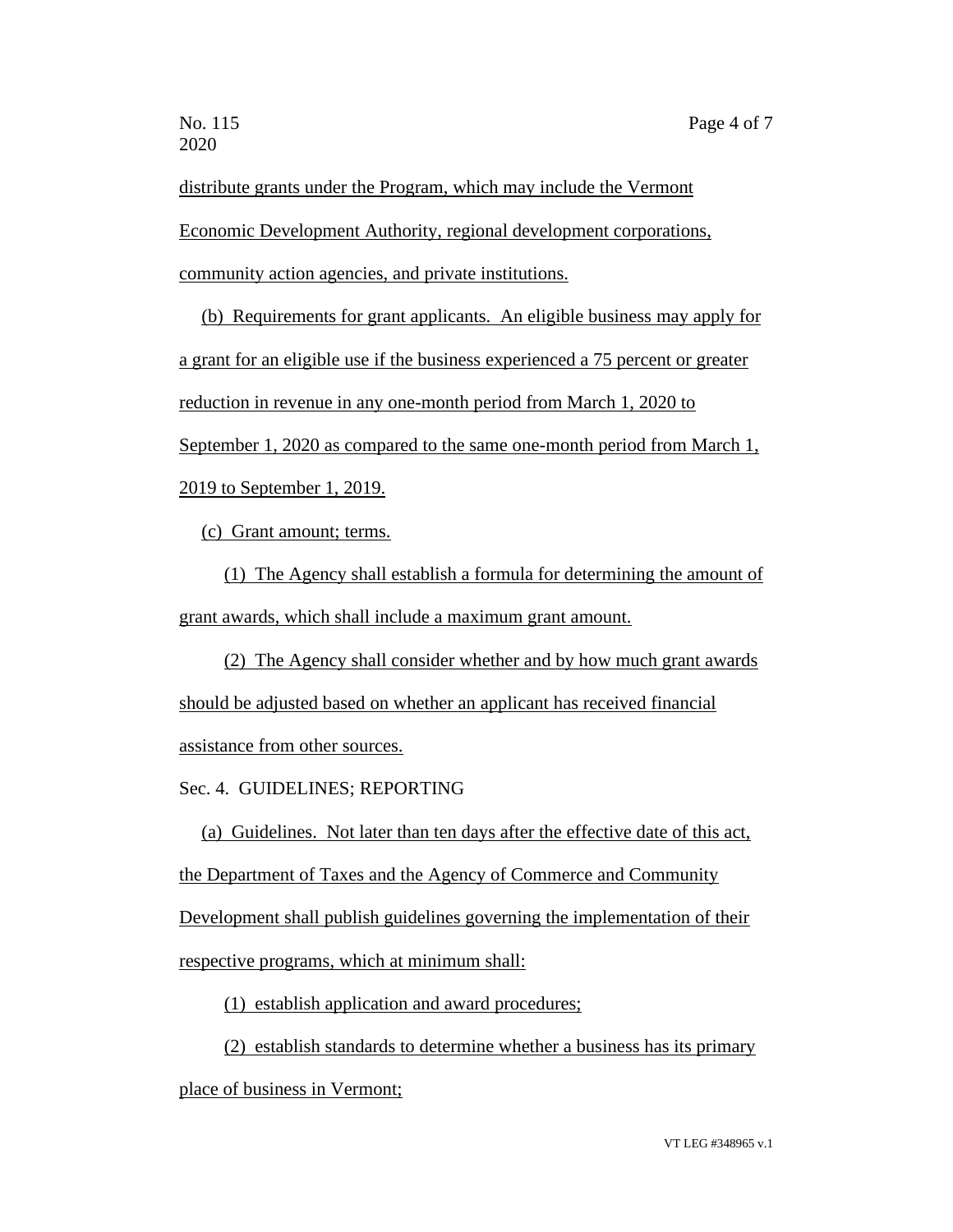(3) establish standards for eligible uses of grant funds;

(4) establish standards governing the amount of grant awards:

(A) to ensure the equitable distribution of funds among regions and among business types, sizes, and sectors; and

(B) to ensure that grants are based on need and will have a

meaningful impact on the business's continued viability;

(5) establish procedures to ensure that grant awards comply with the

requirements of the CARES Act and that the State maintains adequate records

to demonstrate compliance with the Act;

(6) establish procedures to prevent, detect, and mitigate fraud, waste,

error, and abuse; and

(7) establish procedures to ensure that grant applicants are in

compliance with State and federal employment and labor laws.

(b) Reporting. The Agency and Department shall:

(1) provide weekly updates and information concerning grant

guidelines, awards, and implementation to the committees of jurisdiction of the

General Assembly; and

(2) submit a report to the General Assembly on or before August 15,

2020 detailing the implementation of this section, including specific

information concerning the amount and identity of grant recipients, which shall be publicly available.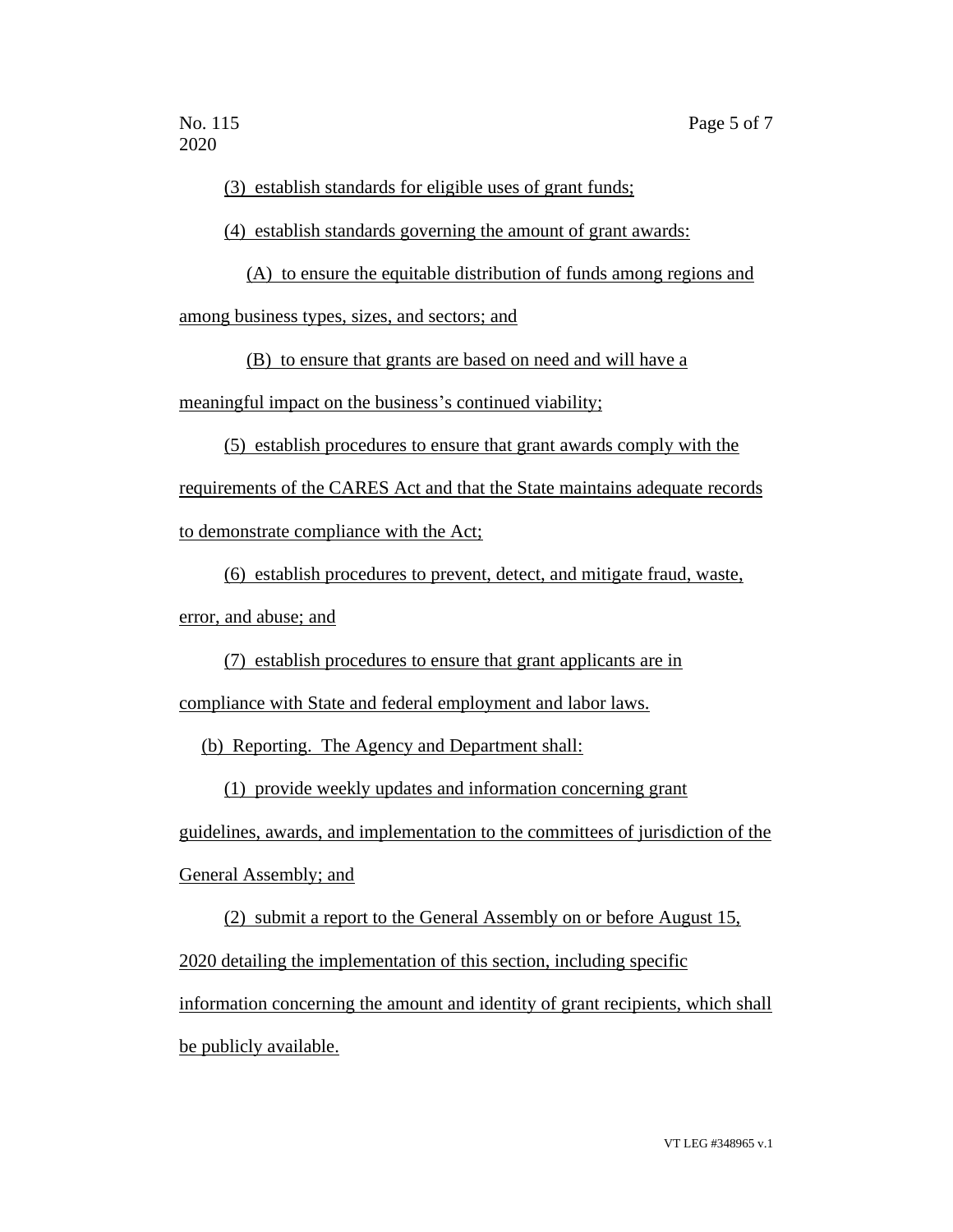and

(c) In the event the federal Department of the Treasury determines that an expenditure of funds made available from the CARES Act was not necessary or otherwise impermissible under the Act, the Agency and the Department shall hold harmless any grant recipient that accepted grant funds in good faith reliance on the State concerning the business's eligibility for, or use of, the grant award.

#### Sec. 5. HOUSING; HOMELESSNESS; APPROPRIATION

(a) The amount of \$23,000,000.00 is appropriated from the Coronavirus Relief Fund to the Vermont Housing and Conservation Board, which funding the Board shall use, in part through grants to nonprofit housing partners and service organizations, for housing and facilities necessary to provide safe shelter and assistance for persons who are, or are at risk of, experiencing homelessness, in order to mitigate COVID-19 effects and enable compliance with COVID-19 public health precautions.

### (b) The Board shall adopt guidelines governing the use of the funds to:

(1) establish application and award procedures for grant recipients;

(2) establish standards for the amount and eligible use of grant funds;

(3) establish procedures to ensure that grant awards comply with the requirements of the CARES Act and that the State maintains adequate records to demonstrate compliance with the Act.